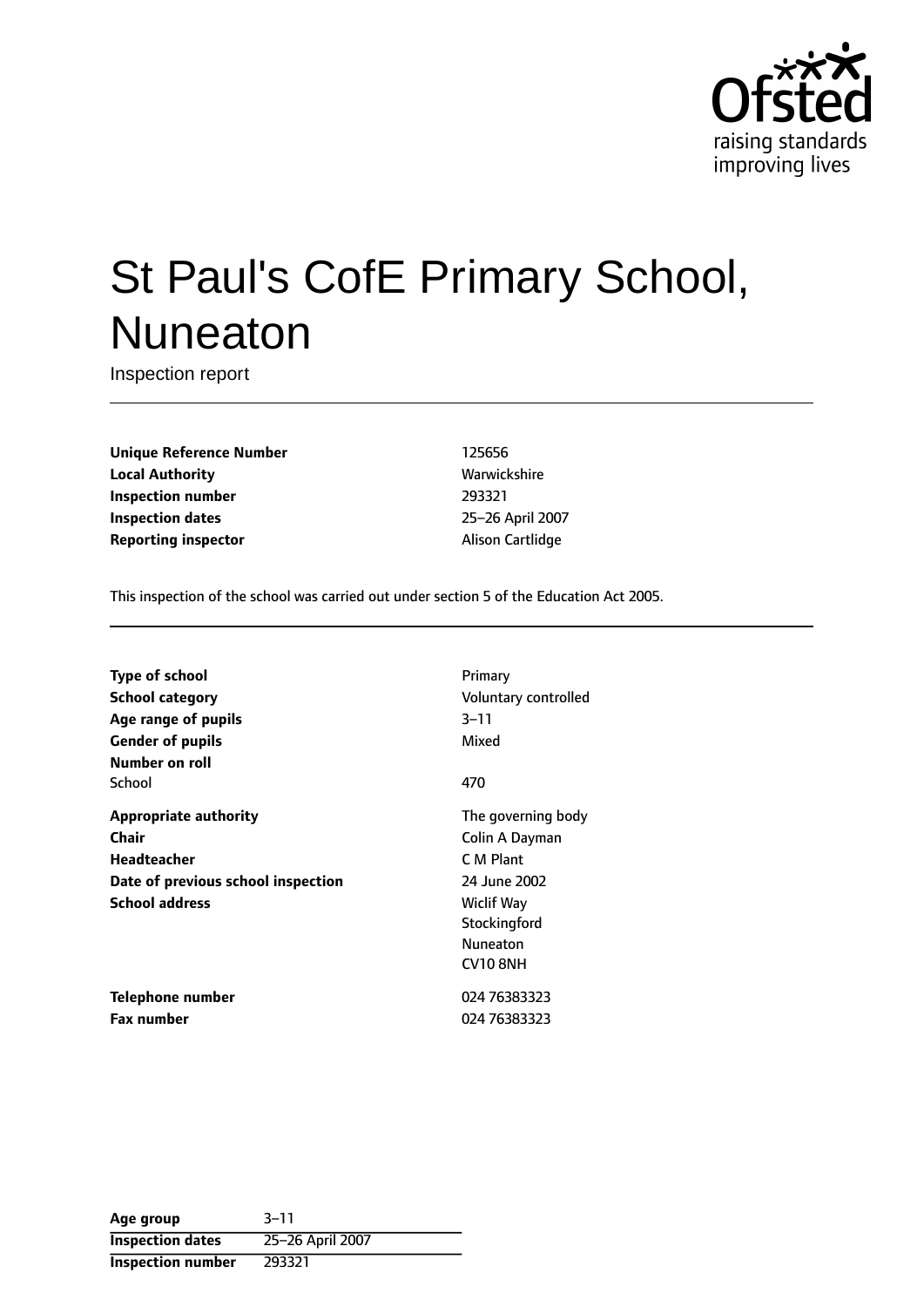.

© Crown copyright 2007

#### Website: www.ofsted.gov.uk

This document may be reproduced in whole or in part for non-commercial educational purposes, provided that the information quoted is reproduced without adaptation and the source and date of publication are stated.

Further copies of this report are obtainable from the school. Under the Education Act 2005, the school must provide a copy of this report free of charge to certain categories of people. A charge not exceeding the full cost of reproduction may be made for any other copies supplied.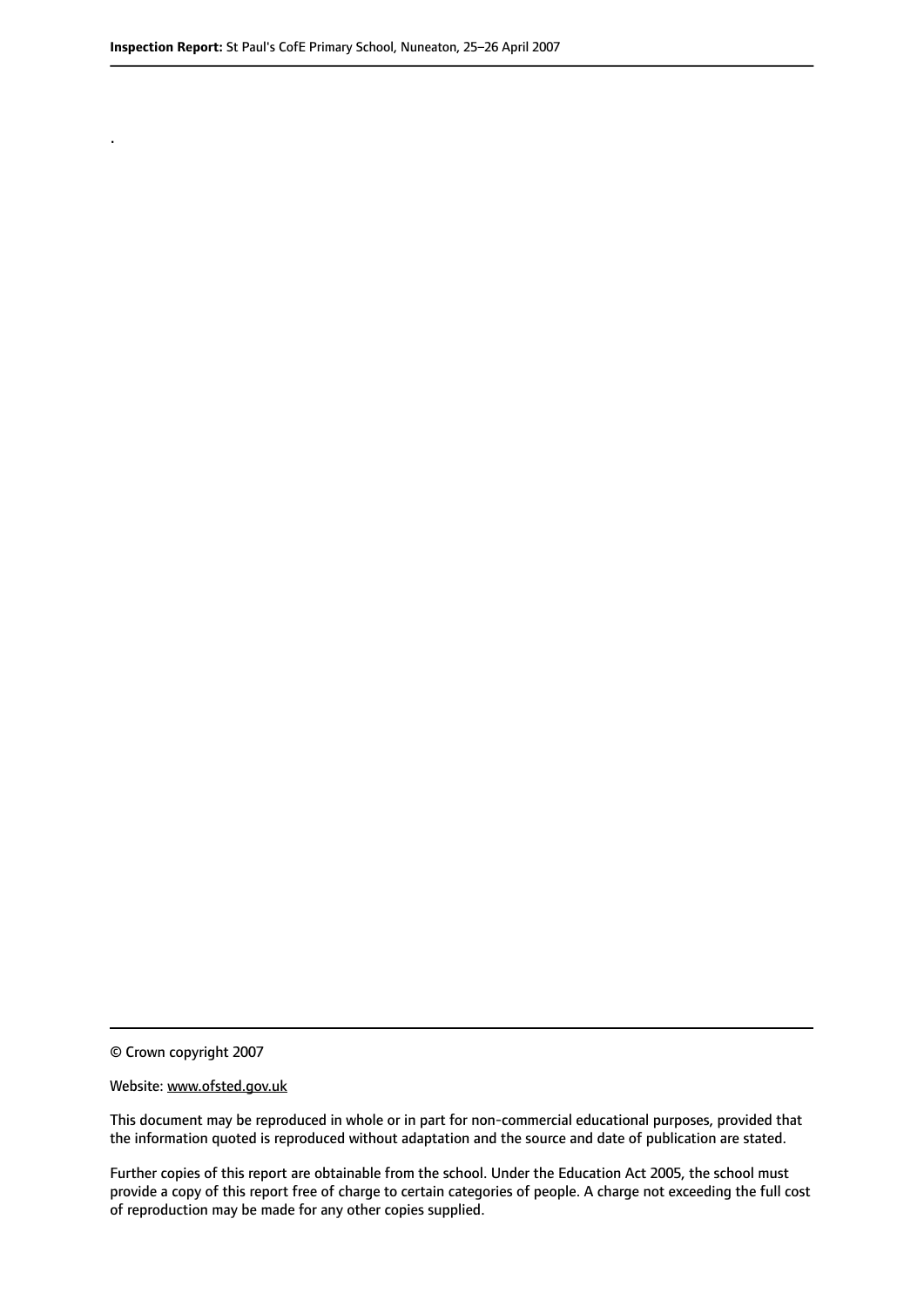## **Introduction**

The inspection was carried out by three Additional Inspectors.

#### **Description of the school**

Attainment on entry to the school is broadly average although children's language skills are less well developed. Most pupils are of White British heritage. The proportion of pupils with learning difficulties and disabilities is above average. The school provides before and after school clubs.

## **Key for inspection grades**

| Grade 1 | Outstanding  |
|---------|--------------|
| Grade 2 | Good         |
| Grade 3 | Satisfactory |
| Grade 4 | Inadequate   |
|         |              |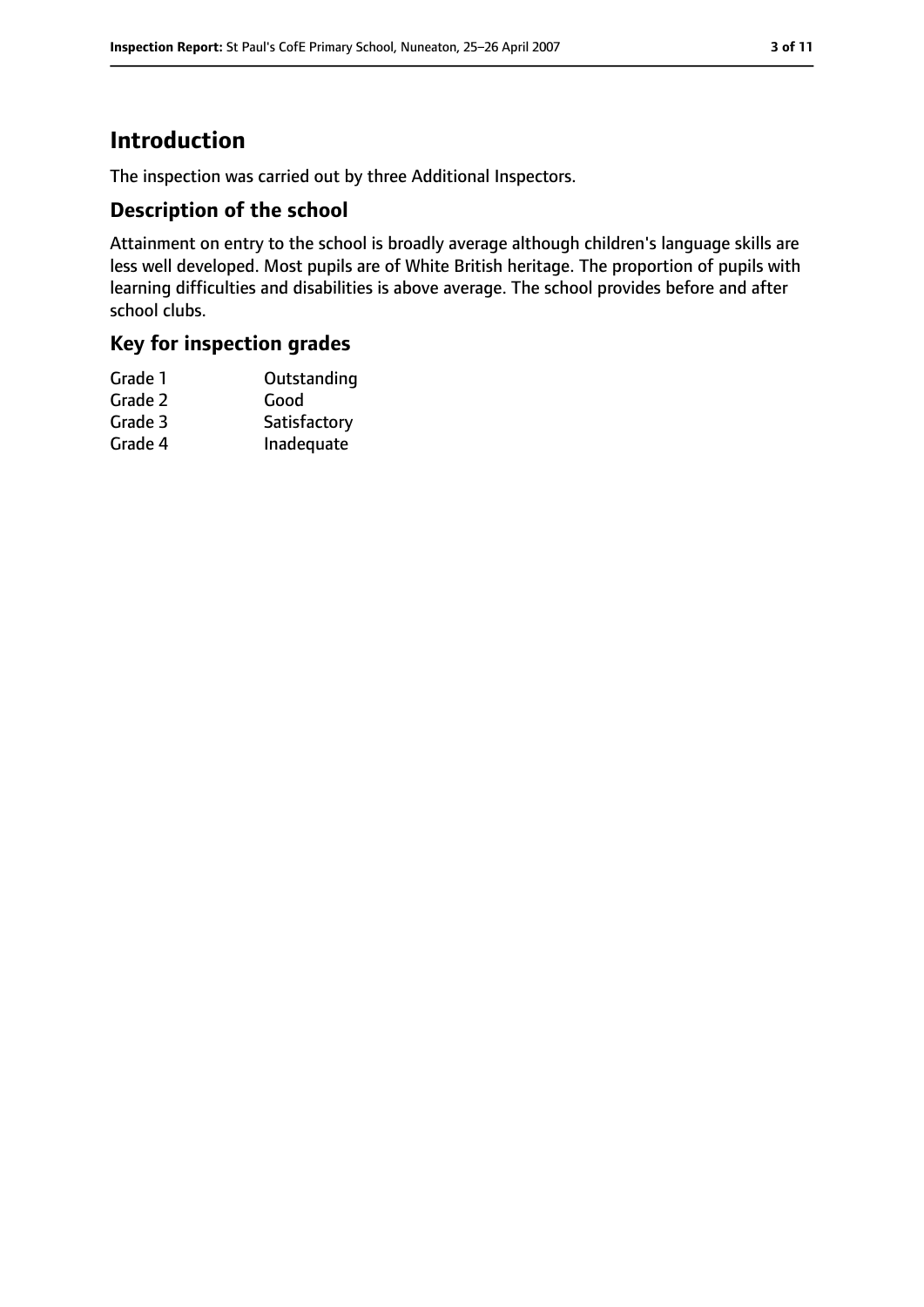# **Overall effectiveness of the school**

#### **Grade: 2**

This good school provides a wealth of exciting activities that make pupils exceptionally keen to learn. Friendly and welcoming members of staff ensure that pupils feel safe and secure and that their personal development and well-being are good. Good care, guidance and support are especially successful in helping pupils to behave well and become mature and confident. Outstanding links with parents and outside agencies contribute well to the good curriculum and the wide range of additional activities provided. The headteacher is well respected by parents and, together with other members of staff, has a clear understanding of what the school does well and how it can improve.

Good teaching in most lessons ensures that pupils' achievement is good. Children make a good start to their education in the Nursery and Reception classes, especially in personal, social and emotional development. Teachers and teaching assistants work together well to plan a wide variety of inviting and purposeful activities that ensure that children are fully absorbed in their learning. Most children are working within the levels expected for their age when they start in Year 1. Their language skills continue to be below expectations but they are working above expectations in personal, social and emotional development. Good relationships and the positive management of behaviour are successful in helping pupils to develop good self-esteem.

Standards by the end of Year 2 are broadly average. Recent improvements in the way writing is being taught in Years 1 and 2 are starting to have a positive impact after a dip in test results at the end of Year 2. The school is aware that more able pupils are not always challenged enough or shown clearly how to improve their work. Standards by the end of Year 6 are above average. Pupils with learning difficulties and disabilities make particularly good progress because they are supported well.

Leadership and management are good. Members of staff and governors are very hard-working and want the best for the pupils. There is a strong focus on improving pupils' progress, although assessment information on pupils' performance is not used well enough to set challenging targets for more able pupils. Pupils are well prepared for the next stage of their education because they develop good basic skills and become well rounded and responsible individuals. Most parents are very pleased that their children come to this school. Typically they say, 'St Paul's works very hard to ensure the children are happy and well educated'.

#### **What the school should do to improve further**

- Increase the rate of progress of more able pupils, especially in writing in Years 1 and 2, by ensuring that teachers consistently provide suitably challenging work.
- Use assessment information to set challenging targets for the more able pupils and to ensure that they learn more quickly.

# **Achievement and standards**

#### **Grade: 2**

Pupils' achievement is good. Children make good progress in the Nursery and Reception classes, especially in personal, social and emotional development. Most children are working at the levels expected for their age by the end of the Reception Year and are working above them in personal, social and emotional development. Standards in communication, language and literacy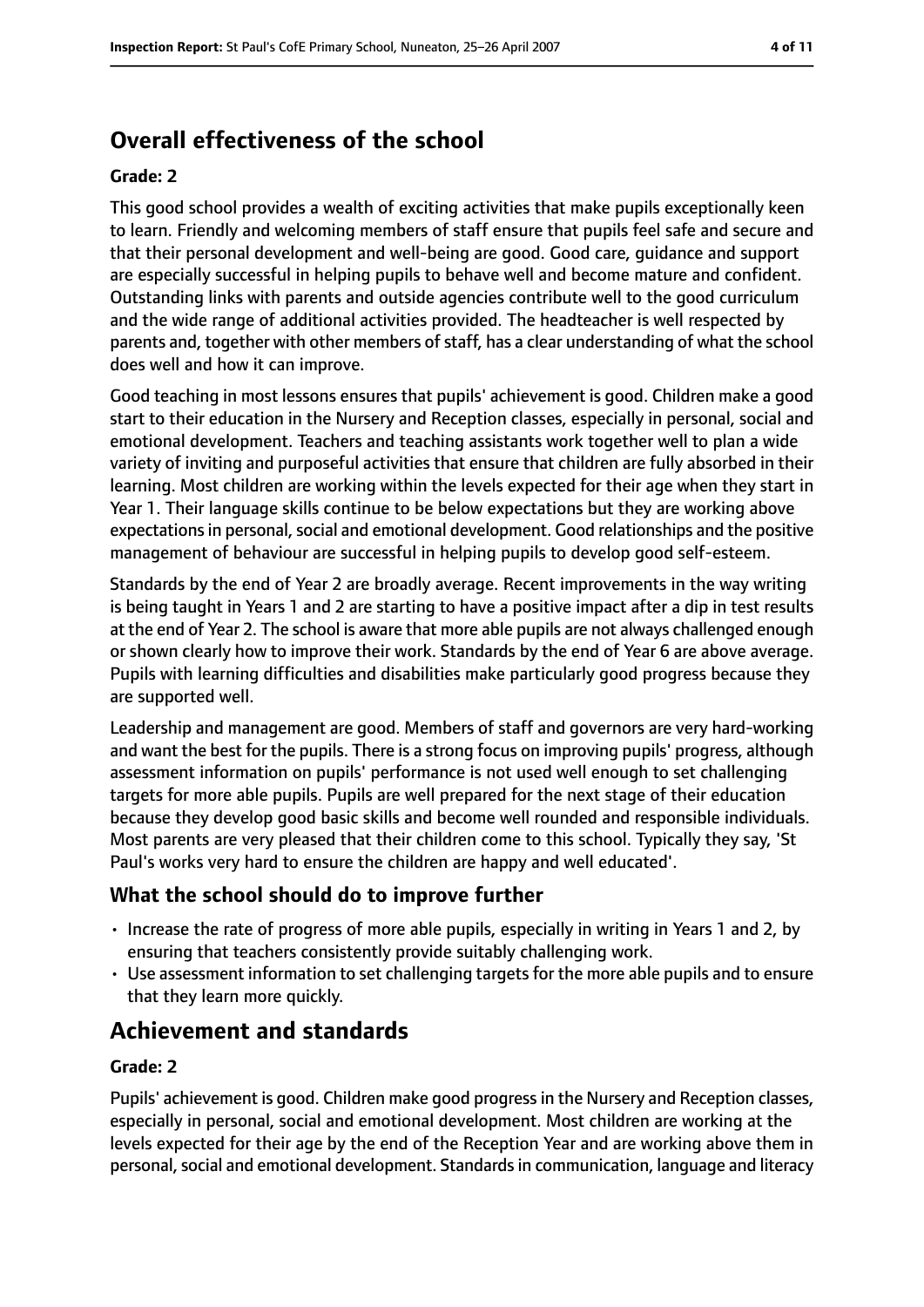remain slightly below expectations and there are occasions when more able children are insufficiently challenged when developing literacy skills.

Pupils make satisfactory progress overall in Years 1 and 2 with good progress being made in reading. A dip in end of Year 2 standards in recent years is because more able pupils are not always making enough progress. This has been tackled successfully in reading but in writing pupils are not always expected to complete hard enough work. Pupils make good progress in Years 3 to 6 and standards are above average by the end of Year 6 in English, mathematics and science. Pupils with learning difficulties and disabilities are included well in lessons. Support from well trained teaching assistants enables them to make good progress towards their individual targets. Occasionally, the progress of more able pupils slows when they complete similar work to other pupils in subjects other than English and mathematics.

## **Personal development and well-being**

#### **Grade: 2**

Pupils' enjoyment of school is outstanding. Pupils enjoy learning because 'teachers make lessons fun'. For example, pupils in Year 3 were delighted to take part in Maypole dancing. In most lessons, pupils, including those with learning difficulties, are keen to contribute to discussions and to read their work to the class. Occasionally, a few pupils become inattentive when work does not match their ability or interest level. Attendance is only satisfactory because some parents take their children on term time holidays.

Older pupils contribute well to the community by running the school council and organising activities at break times and lunchtimes. Pupils play sensibly and safely and have a good understanding of the need to eat healthily and keep fit. Good pupil involvement makes instances of bullying rare.

Pupils' good spiritual, moral, social and cultural development is a strength and makes a significant contribution to the caring and friendly atmosphere that permeates school life. Most pupils are well behaved, courteous and friendly. They speak confidently and are respectful. During assembly, pupils listened attentively when others played musical instruments and were engrossed in a presentation about the lives of children in Mozambique.

# **Quality of provision**

## **Teaching and learning**

#### **Grade: 2**

Good teaching in the Nursery and Reception classes is as a result of effective team work and a good understanding of children's needs. Children learn quickly because they benefit from a wide range of opportunities for purposeful play. In Years 1 to 6, teaching is good in most lessons and pupils benefit from interesting and motivating activities, enabling them to make good progress. For example, pupils in Year 4 gleefully described their recent assembly about how the Ancient Egyptians mummified a body. Teachers develop pupils' skills well by making very good use of a wide range of quality resources, including information and communication technology (ICT), music and the school grounds.

Most English and mathematics lessons include activities of varying difficulty to match pupils' differing needs. Less able pupils and those with learning difficulties are particularly well supported and often benefit from small group work with an adult. There are occasions, especially in Years 1 and 2, when more able pupils are not challenged enough and at these times their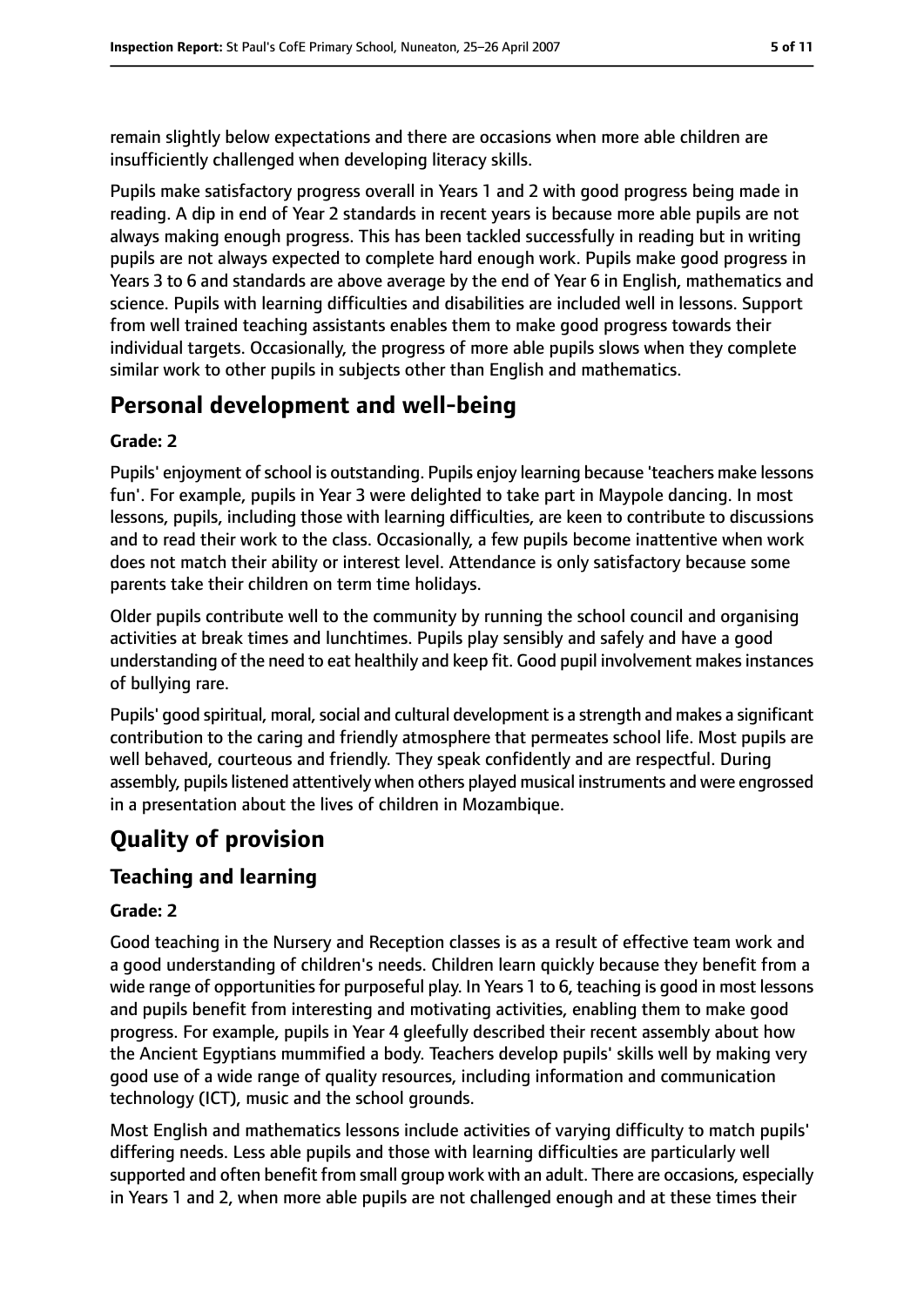progressslows. Teachers mark pupils' work diligently, although written comments do not always indicate what pupils need to do to improve their work.

#### **Curriculum and other activities**

#### **Grade: 2**

Children in the Nursery and Reception classes benefit from a good range of learning opportunities and, consequently, they love school. Good use is made of the outdoor classroom, and there is a well judged balance between activities directed by the teacher and tasks that children have chosen. In Years 1 to 6, innovative learning programmes contribute to the breadth of experiences provided. A wealth of visits, creative art activities, international links and themed events enrich learning and boost pupils' enjoyment. Following a recent visit to the 'Space Centre' one pupil commented 'It was the most fantastic place I have ever been to and I learned such a lot'. Literacy and numeracy are emphasised well, although there are some missed opportunities to extend the writing of more able pupils through work in other subjects.

The school provides a good range of additional activities. For example, over 80 pupils are learning to play musical instruments. Close involvement with a local School Sports Partnership enhances physical education successfully. Strong provision for pupils' personal development enables pupils to learn to become responsible, resourceful and self-motivated learners.

#### **Care, guidance and support**

#### **Grade: 2**

Pupils benefit from good support and guidance for their personal development and satisfactory support for their academic development. The school is a caring community reflecting the strong Christian ethos which underpins all its work. As a consequence, pupils are trusting and get on well together. They are confident about sharing their concerns with members of staff. One parent shared the views of many by saying 'My daughter is safe and well cared for'. The school provides good additional pastoral support for pupils and their families when needed. For example, there is a nurture group and visiting counsellor for pupils who are finding life a little difficult. Well thought out procedures help children to settle quickly at St Paul's and transfer smoothly from class to class and on to secondary school.

Assessment information is used to set targets for individuals and groups of pupils and these are well understood. However, assessment information is not used well enough in setting targets for more able pupils. Consequently, they are not always sufficiently challenging. As a result, fewer pupils than might be expected attain the higher levels at the end of Year 2.

## **Leadership and management**

#### **Grade: 2**

The headteacher and other senior leaders are focused on improving provision and achievement. They understand the school's comparative strengths and weaknesses well. They are innovative in their approach to developing the curriculum and make particularly good use of visits to schools in the United Kingdom and abroad to help inspire their practice. Whole-school developments in the way reading is being taught have had a positive impact on standards in this subject. Over the past year the school has improved the rigour in its use of assessment information enabling it to spot dips in attainment more quickly. The school is aware that not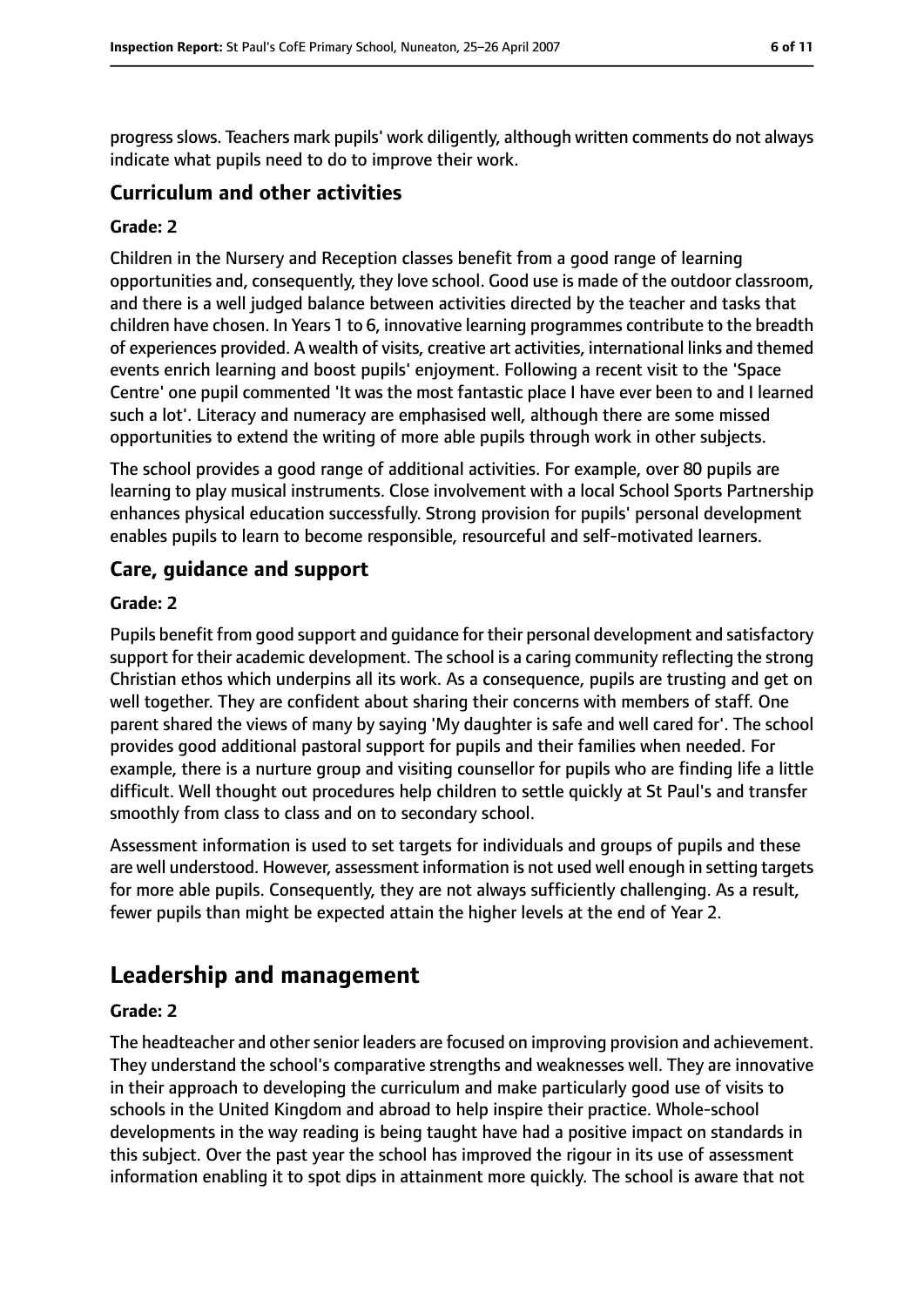all pupils achieve equally well and target setting is not always sufficiently challenging for more able pupils.

Self-evaluation is accurate and firmly based on a thorough analysis of pupils' progress. Subject leaders are enthusiastic and carry out various monitoring activities well. Recent strategies to increase the rate of pupils' progress in writing in Years 1 and 2 are beginning to have a positive impact, although it is too soon for there to be evidence to show sustained improvement. The school has shown in the way that it tackles weaknesses that it has a good capacity to improve.

Governance is good. Governors are supportive and well informed and aware that they can increase their effectiveness by becoming more proactive in monitoring the work of the school.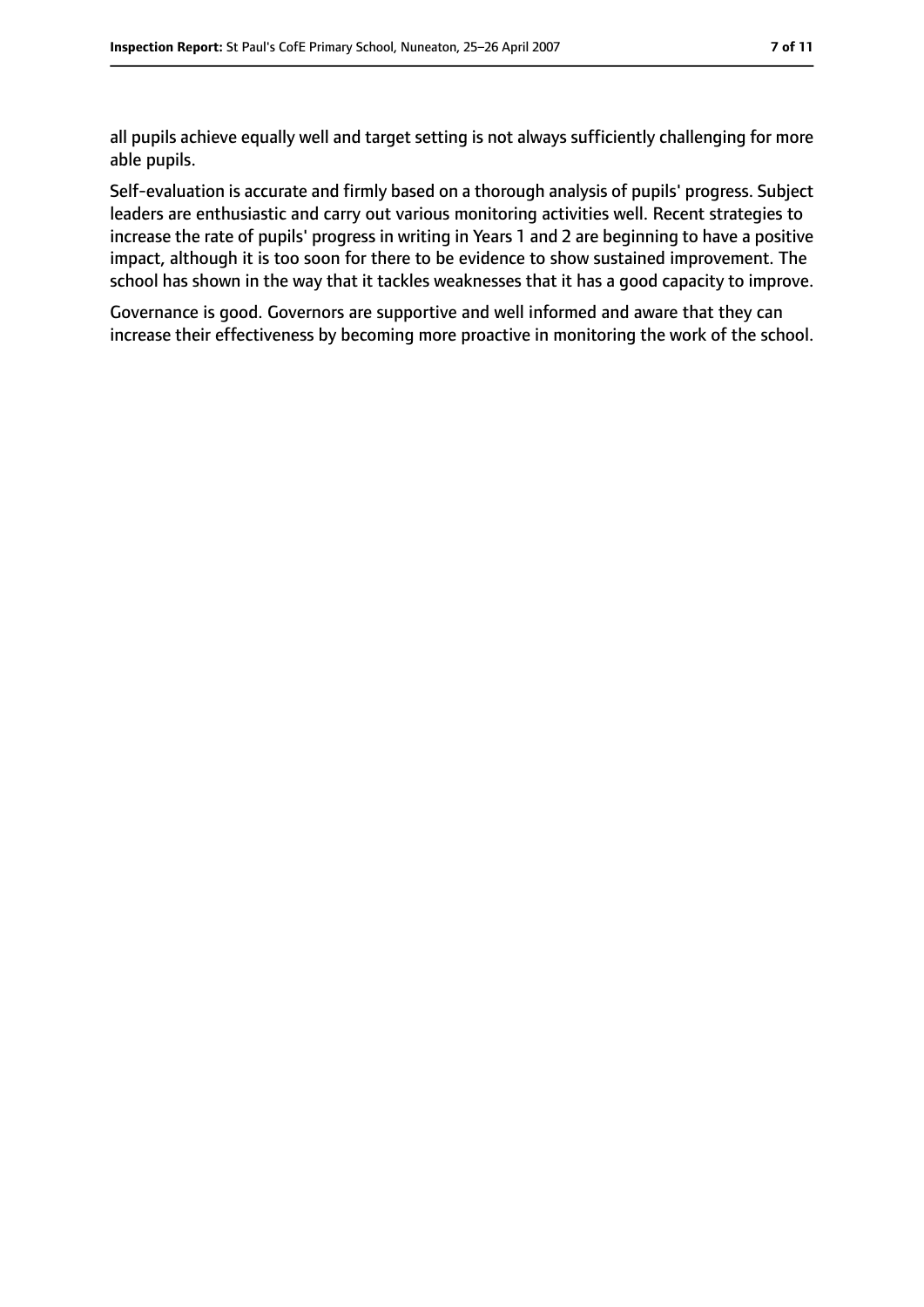**Any complaints about the inspection or the report should be made following the procedures set out in the guidance 'Complaints about school inspection', which is available from Ofsted's website: www.ofsted.gov.uk.**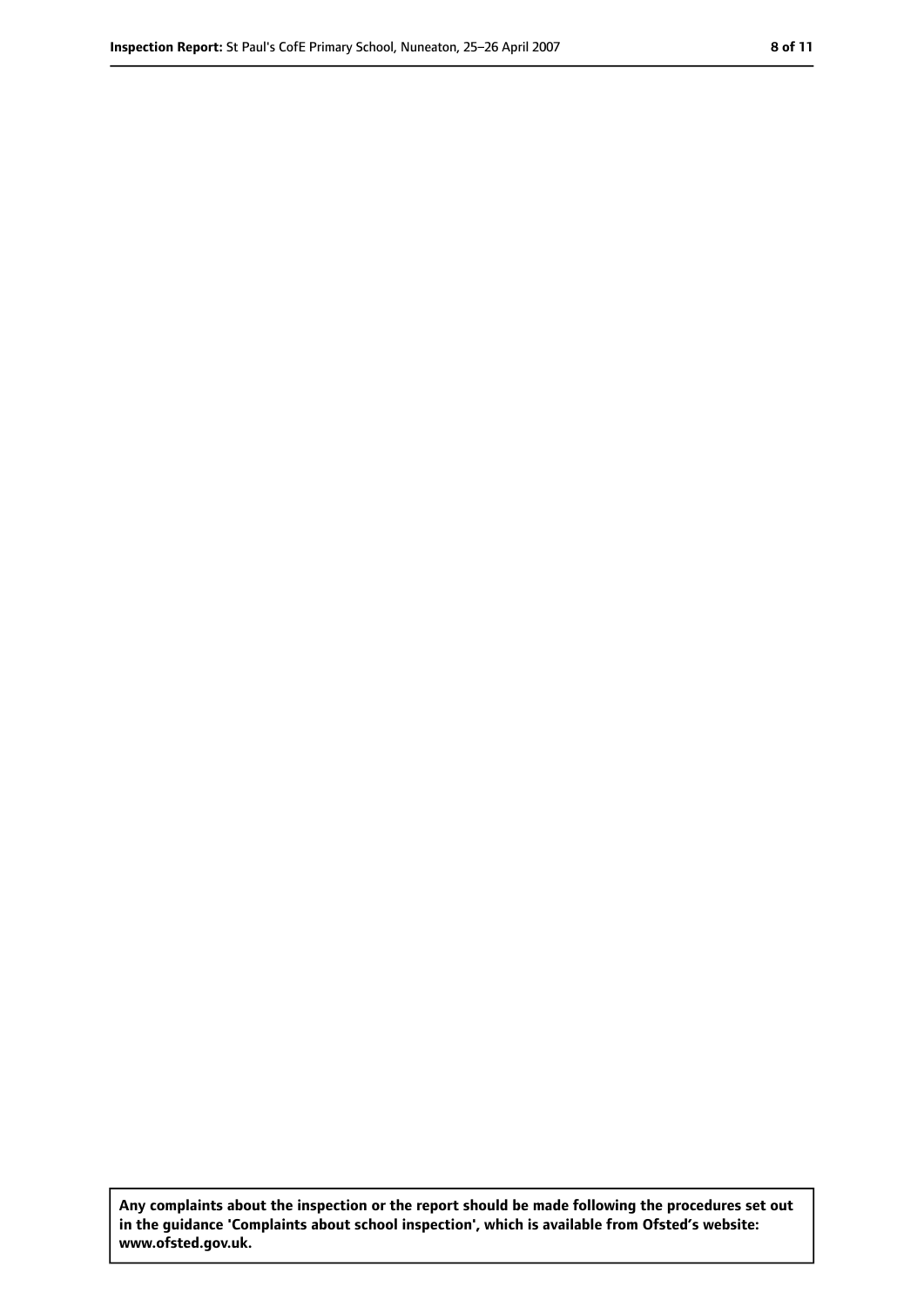#### **Inspection Report:** St Paul's CofE Primary School, Nuneaton, 25-26 April 2007 **9 11**

#### **Annex A**

# **Inspection judgements**

| Key to judgements: grade 1 is outstanding, grade 2 good, grade 3 satisfactory, and grade 4 | School         |
|--------------------------------------------------------------------------------------------|----------------|
| inadequate                                                                                 | <b>Overall</b> |

## **Overall effectiveness**

| How effective, efficient and inclusive is the provision of education, integrated<br>care and any extended services in meeting the needs of learners? |     |
|------------------------------------------------------------------------------------------------------------------------------------------------------|-----|
| How well does the school work in partnership with others to promote learners'<br>well-being?                                                         |     |
| The quality and standards in the Foundation Stage                                                                                                    |     |
| The effectiveness of the school's self-evaluation                                                                                                    |     |
| The capacity to make any necessary improvements                                                                                                      |     |
| Effective steps have been taken to promote improvement since the last<br>inspection                                                                  | Yes |

## **Achievement and standards**

| How well do learners achieve?                                                                               |  |
|-------------------------------------------------------------------------------------------------------------|--|
| The standards <sup>1</sup> reached by learners                                                              |  |
| How well learners make progress, taking account of any significant variations between<br>groups of learners |  |
| How well learners with learning difficulties and disabilities make progress                                 |  |

## **Personal development and well-being**

| How good is the overall personal development and well-being of the<br>learners?                                  |  |
|------------------------------------------------------------------------------------------------------------------|--|
| The extent of learners' spiritual, moral, social and cultural development                                        |  |
| The behaviour of learners                                                                                        |  |
| The attendance of learners                                                                                       |  |
| How well learners enjoy their education                                                                          |  |
| The extent to which learners adopt safe practices                                                                |  |
| The extent to which learners adopt healthy lifestyles                                                            |  |
| The extent to which learners make a positive contribution to the community                                       |  |
| How well learners develop workplace and other skills that will contribute to<br>their future economic well-being |  |

## **The quality of provision**

| How effective are teaching and learning in meeting the full range of the<br>learners' needs?          |  |
|-------------------------------------------------------------------------------------------------------|--|
| How well do the curriculum and other activities meet the range of needs<br>and interests of learners? |  |
| How well are learners cared for, guided and supported?                                                |  |

 $^1$  Grade 1 - Exceptionally and consistently high; Grade 2 - Generally above average with none significantly below average; Grade 3 - Broadly average to below average; Grade 4 - Exceptionally low.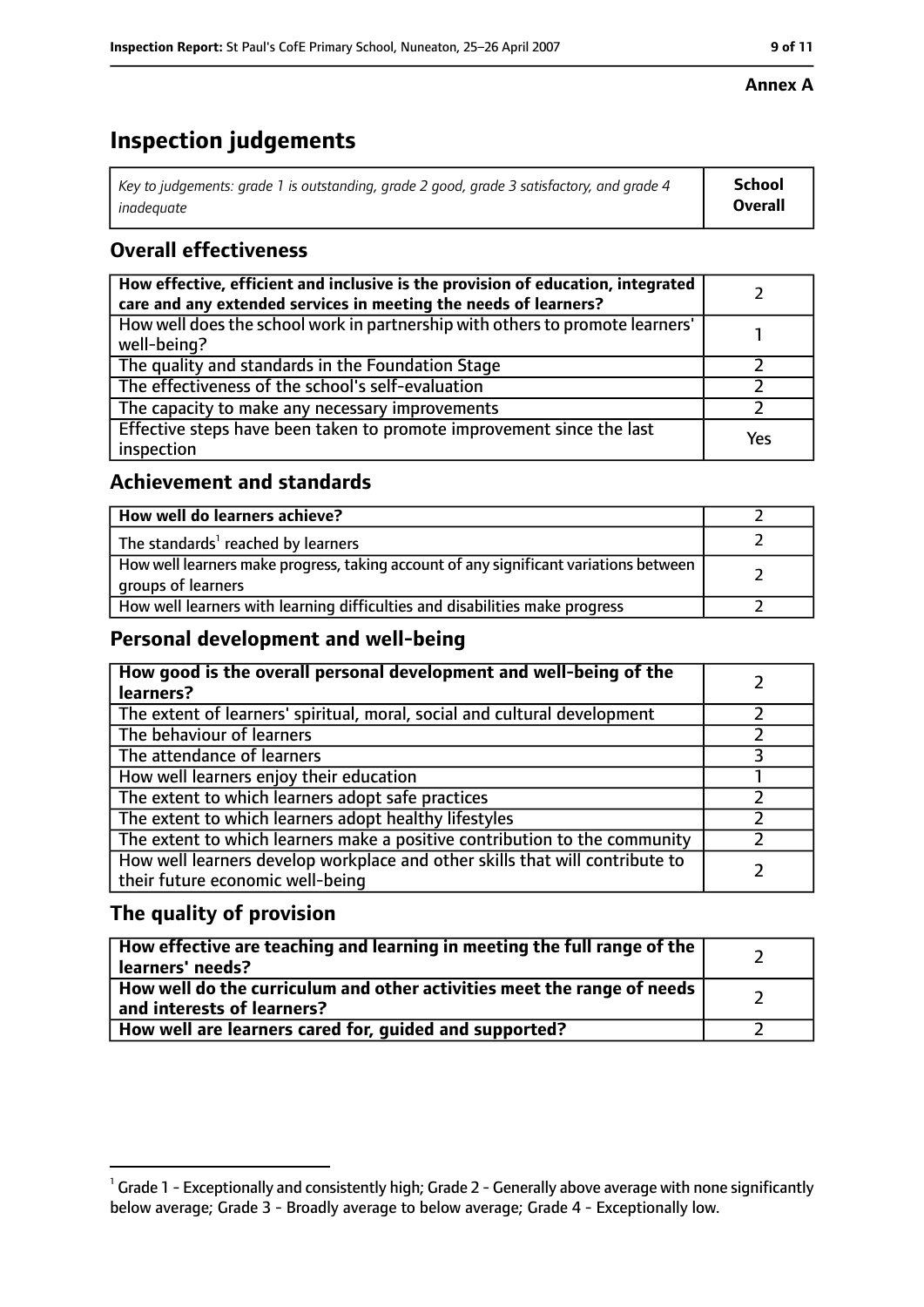#### **Annex A**

# **Leadership and management**

| How effective are leadership and management in raising achievement<br>and supporting all learners?                                              |     |
|-------------------------------------------------------------------------------------------------------------------------------------------------|-----|
| How effectively leaders and managers at all levels set clear direction leading<br>to improvement and promote high quality of care and education |     |
| How effectively performance is monitored, evaluated and improved to meet<br>challenging targets                                                 | 3   |
| How well equality of opportunity is promoted and discrimination tackled so<br>that all learners achieve as well as they can                     | 3   |
| How effectively and efficiently resources, including staff, are deployed to<br>achieve value for money                                          | 2   |
| The extent to which governors and other supervisory boards discharge their<br>responsibilities                                                  | 2   |
| Do procedures for safequarding learners meet current government<br>requirements?                                                                | Yes |
| Does this school require special measures?                                                                                                      | No  |
| Does this school require a notice to improve?                                                                                                   | No  |